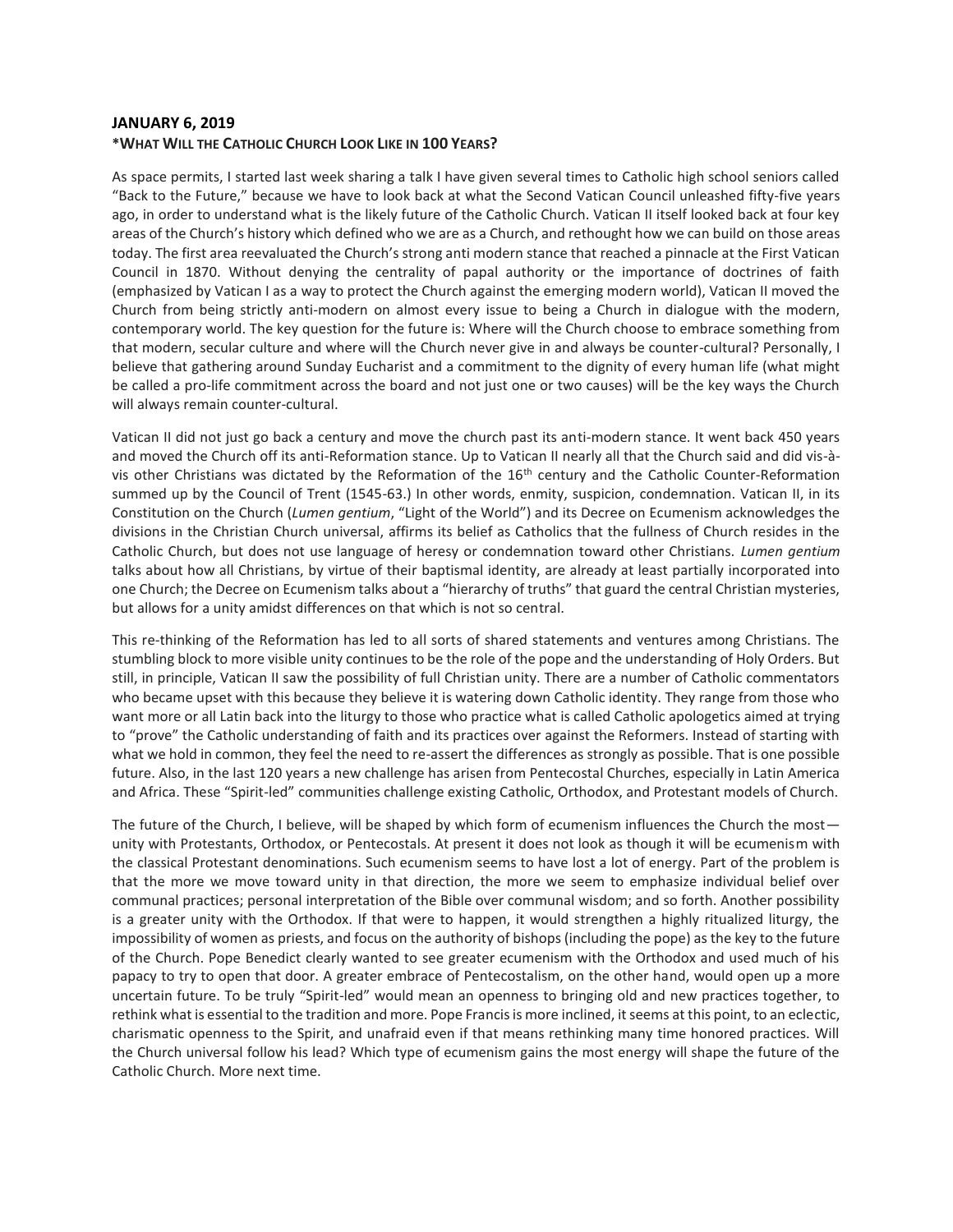# **JANUARY 13, 2019 \*WHAT WILL THE CHURCH LOOK LIKE IN 100 YEARS?**

This is the title of a talk I have given to Catholic high school seniors several times. As mentioned in the previous articles (December 30, January 6), I think the future of the Catholic Church hinges on four ways that the Second Vatican Council fifty-five years ago re-opened questions that had been long considered closed. By going back into our history, the Second Vatican Council unleashed dynamics within the Church that are not yet settled. The first factor that will determine the future is how open the Catholic Church will be to the contemporary world versus how counter-cultural it will be. Vatican II re-opened Vatican I's completely counter-modern stance and recognized a need to dialogue with the modern world. At the same time, it insisted that the Gospel message has a unique and essential role to play, never losing its ability to act as leaven within the world. We see this challenge played out in the area of biotechnology, end of life issues, beginning of life issues, feminism, marriage and sexuality, immigration, economic policies and the like. Where the Church as a whole digs in and says "No" (and so remains counter-cultural on those issues) and where the Church embraces within its own identity what the world is discovering will shape the Church of the future.

The second factor is Vatican II's opening to ecumenism and Christian unity. It was one of the most astounding changes of attitude, after 450 years of antagonism with other Christian Churches and communities. To which stream of Christian faith will the Catholic Church be most open? Classical Protestantism which seems to have gone down a very individualistic road and has had a difficult time distinguishing itself from the surrounding culture? Evangelical Protestantism which has life and energy, but tends toward a dismissal of contemporary science and a very narrow reading of Scripture? The Orthodox Church which would unite the oldest and largest groups of Christians, but solidify the Church as focused on the role of the bishop with no women in leadership? Or, the Pentecostal Churches which have the vitality of the Evangelical Protestants, but more community-oriented and open to re-shaping the Church based on the gifts people have? It is too early to tell, but the ecumenism that gains the most energy will have a profound effect on the shape of the Church in a hundred years.

The third way the Second Vatican Council reached back into the past was by its emphasis on the importance of the sacrament of Baptism/Initiation. In the first millennium, to be baptized and enter into the Church was nothing less than a "new birth," from the darkness of the past into the light of the Christian faith. Even though the hierarchy of orders—deacon, priest, and bishop—developed integrally from the time of the latest New Testament writings into the 3<sup>rd</sup> c. and so was certainly an essential part of that first millennium Church, still baptism was key. In the 2<sup>nd</sup> millennium there is a general sense that, in areas under Christian influence, every child was to be baptized. With the whole society baptized, the key differences for the Church had to do with whether you were part of the clerical state or not, and if so, which rank of orders, minor and major, you had. The role of the non-hierarchy was to fight the battles and govern (nobility) and till the soil and produce the food (serfs). The role of the hierarchy was to guide and shape the Church.

Vatican II reaches back to the first millennium to re-claim the centrality of baptism. The document on the Church (*Lumen gentium*), deliberately re-arranges the order of topics and treats of the "People of God" first before talking about the service that hierarchy plays within the Church. The focus on ecumenism and shared baptism; the chapter on the universal call to holiness rather than the specific religious call to holiness; the recognition that laity have a responsibility to use their gifts and wisdom for the good of the Church, even within its internal structures; the rejection of what was thought to be a permanent distinction between the "teaching Church" (*ecclesia docens*, the hierarchy) and the "listening Church" (*ecclesia discens*, the laity)—all point to a recovery of the centrality of baptism. In a practical sense we experience this in the architecture of most new or renovated Catholic churches with central, larger baptismal fonts. A baptismal focus calls all of us to be missionary disciples (in the words of Pope Francis) and not simply fund religious to do the work. A baptismal focus energizes the idea of the "new evangelization," that we all need to be sharers of the Gospel and its mission.

If every baptized disciple is called to holiness, then the future shape of the Church needs to be able to integrate that reality into its structure. It is not a matter of jettisoning the hierarchy (though many have called for that in light of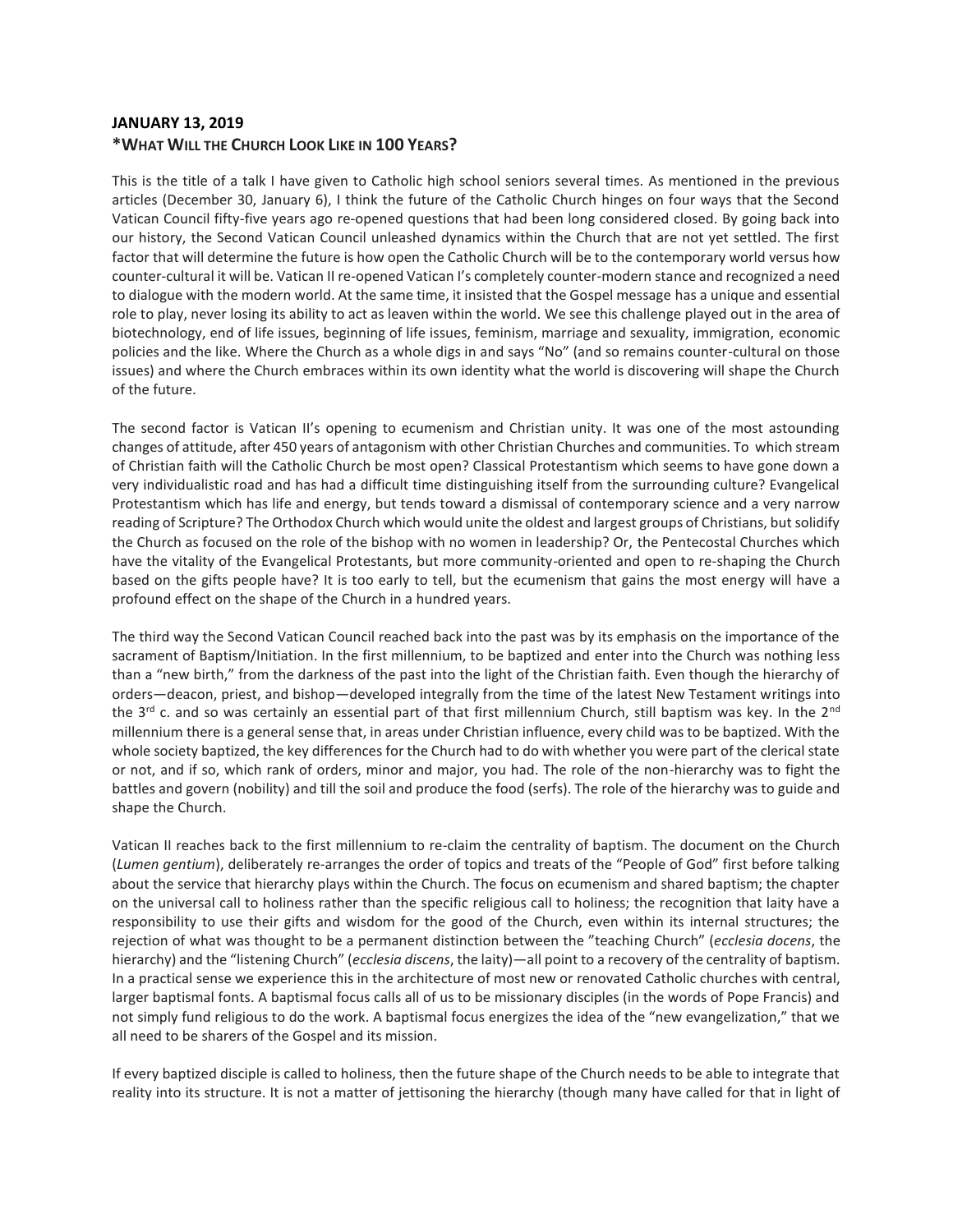the clergy abuse scandal and cover up!). Rather, it is actively re-shaping all structures using the gifts and talents of all its members. After Vatican II, we saw some of this in the rise of the number of lay ecclesial ministers far outstripping vocations to priesthood and religious life. Do we continue to let that develop and give them real authority? For example, the Pope allowed the Synod of Bishops to include non-clergy voting members for the first time (heads of religious orders of brothers), but no laity. Entrenched power is hard to re-shape. Pope Francis (and before him Pope Benedict but for different reasons) has speculated on the value of decentralizing the papacy a bit. Perhaps re-instituting the first millennial practice of patriarchs of certain key dioceses who would have most of the day to day power/role in their geographical area that the Pope currently has in the whole Church.

Here there is an interesting alignment of both more traditional-leaning Catholics and liberal-leaning Catholics. Many on both sides are suspicious of the power of the clergy and have called for a revamping, but in response many bishops have dug in their heels and re-asserted their authority and have been reluctant to envision and encourage new structures. Finally, the Church has many international movements of spirituality which cross normal diocesan and hierarchical borders (Opus Dei, Focolare, Communione et Liberatione, etc.), along with many religious orders acknowledging that their old models do not work. How far do we allow this focus on the centrality of baptism to restructure what a parish or diocese or other structures of the Church will look like in the future? Concluding thoughts next time.

#### **JANUARY 20, 2019**

### **\*WHAT WILL THE CHURCH LOOK LIKE IN 100 YEARS?**

In the bulletin articles for the last three weeks, I have suggested three ways that the shape of the Catholic Church in 100 years will be determined by how the next couple of generations respond to options opened up by the Second Vatican Council fifty-five years ago. That council of bishops reached back into our history as a Church and re-thought some issues that had long been considered closed. Instead of an anti-modern stance to all things new (various social movements, religious freedom, democratic nation-states, theory of evolution and other scientific findings, etc.), Vatican II invited Catholics to engage in dialogue with the world. In that dialogue we not only have to be critical of developments that contradict the Gospel understanding of the human person and his/her dignity, but also appreciate the developments that support that understanding. It is not always a "No" to something new. The Second Vatican Council reached back to the Reformation times and overturned the adversarial relationship we have had with Protestant Churches. We are now asked to work together as much as possible. Which set of partners will the next generation focus on the most: Mainline Protestant, Evangelical Protestant, Pentecostal, or Orthodox? That decision will have a huge influence on the shape of the Church in the future. Thirdly, the Council reached back into the first millennium of the Church's history to once again raise up the importance of baptismal identity. It strongly affirmed the importance of ordained clergy, even strengthening the role of the local bishop, but it re-claimed baptismal identity as more foundational than hierarchy and ordained identity. How far we let that focus on baptismal identity re-shape the structures of the Church is the question for the next couple of generations.

This brings me to the fourth and final "looking back into history"—right to the earliest times of the Church, when the Jesus movement shifted from a mainly Palestinian Jewish reality to a Hellenistic (Greek and Roman) Gentile (non-Jewish) reality. The need for the shift comes from the success of Barnabus and Paul and others in planting the Gospel in various cities of the Roman Empire and finding that Gentiles were more open to its message, in many cases, than those practicing the Jewish faith. It is hard to find an analogy for this huge cultural shift. It required re-thinking how to talk about the life, death and resurrection of Jesus in a new way. "Jesus is the Messiah" ("the Christ") no longer meant much. "Jesus Christ is Lord" now becomes something that can reach that culture. How much of the Jewish Scriptures should we keep? (All of it, but the order of books arranged differently.) Which Jewish practices and rituals? (None specifically, though the synagogue service and Temple worship will have a huge impact on shaping the structure of the Eucharist).

That willingness to significantly re-shape the Church in light of a new culture allowed the Church to become more than another division within Judaism and be planted in all cultures of the world. However, once the Church achieved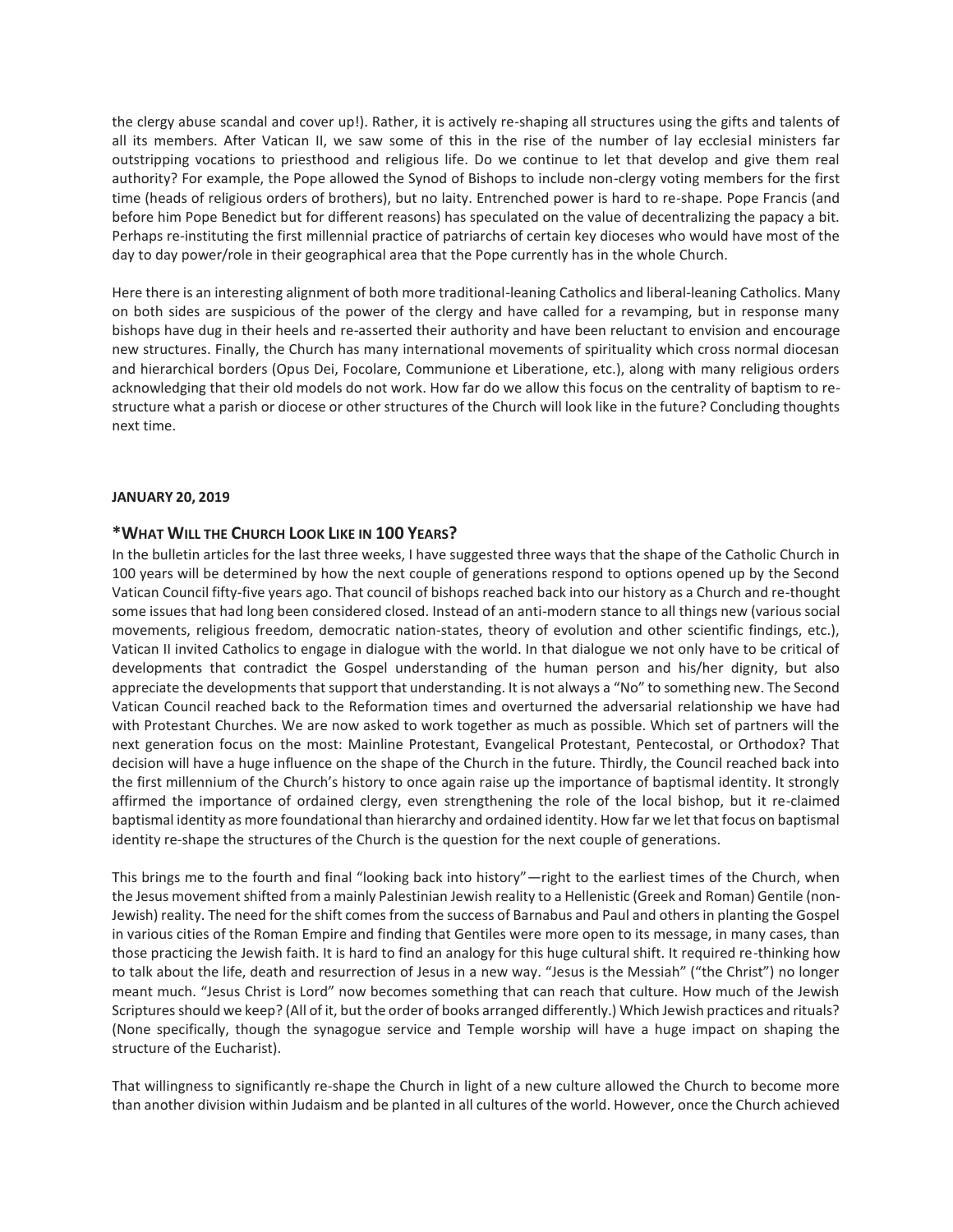a certain dominance in the Roman Empire the process of enculturation slowed. Instead, when the Gospel was brought to new cultures, the Greek-Roman style of the Church was part of it. There are many exceptions such as SS. Cyril and Methodius' work among the Slavic people. But, overall, the enculturation process stagnated for many centuries. Vatican II opens up again this idea of enculturation and uses the image of leaven. The Church is to be the leaven within every culture, working from within that culture to help it become the community God intends. How far can/should such enculturation go?

Enculturation can easily extend to things like liturgical garb, language and music in the liturgy, and other externals. But Vatican II opened up the possibility of going much deeper with enculturation. This has caused some backlash in the Church, especially with Pope Benedict XVI, who is convinced that the Hellenistic version of the Church has become essential to the proclamation of the Gospel. It is one reason why he allowed the old, Tridentine Latin Mass to be used on a wider basis and had the Roman Missal (the prayers used at Mass) re-translated so that it reflects a more Roman, Latin style of speech. In other words, a fear of further enculturation. Many (most?) other bishops and theologians would disagree. They would see enculturation as necessary to preserve the dynamism of the Gospel. Our mission is not about preserving the Catholic Church in its current form, but to allow the truth of the Gospel to permeate all peoples and cultures. What the Church will look like in 100 years will be greatly shaped by the decisions made by the next couple of generations, and on how far such enculturation goes.

Pope Francis is very open to such enculturation, when it comes to non-sacramental, devotional practices such as processions, devotion to Mary and the saints, combinations of more ancient indigenous practices with specifically Catholic feasts, and so on. But will/can enculturation extend even further to how we talk about the human-divine Jesus or God as one yet a Triune unity of Persons? In other words, is the wording of the Nicene Creed the only allowed way to express such ideas or can we discover other ways that retain the heart of the doctrine but make it more accessible to Hindu, Confucian, Muslim, indigenous and other cultures? Can gospel enculturation include practices of devotion to ancestors in the Chinese tradition or Earth-affirming ones on native American peoples? The more enculturation permeates the Church and its practices, the greater the challenge to maintain a visible unity in the Church universal. Yet a lack of enculturation may create an external uniformity that seems like unity but takes the dynamism and energy out of the Gospel proclamation. What does a world Church look like that takes seriously the significant local culture? Exactly like the current Roman Catholic Church or something more diverse, yet unified and dynamic?

A final thought on the future Church next time.

### **JANUARY 27, 2019**

### **\*What Will the Church Look Like in 100 Years?**

This challenge of being both open to social change yet firmly committed to core moral principles is at the heart of the unanswered question of exactly what the Catholic Church will look like in one hundred years. Over the past several weeks I have shared in these bulletin articles the core of a talk I give to Catholic high school seniors on the possible futures of the Catholic Church. The emphasis is on the multiple ways the Church could change. There is no one right direction. It will depend on them and their children and grandchildren and the choices they make, and so at the end I challenge them to be intentional about their Catholic identity and commitment. It will come down to a willingness to witness to their faith. In that light, even though it can seem distant to us in the United States, many Catholics in other parts of the world are finding themselves persecuted for their faith. Some have even been martyred for their faith. In those areas that young people are willing to publicly embrace their faith and witness to it, the Catholic Church will remain strong. Where we simply presume that the Catholic faith will be there for us and future generations without intentionally committing ourselves to it, the Church will falter.

That is why one of the most counter-cultural actions we can do, both to support and deepen our faith